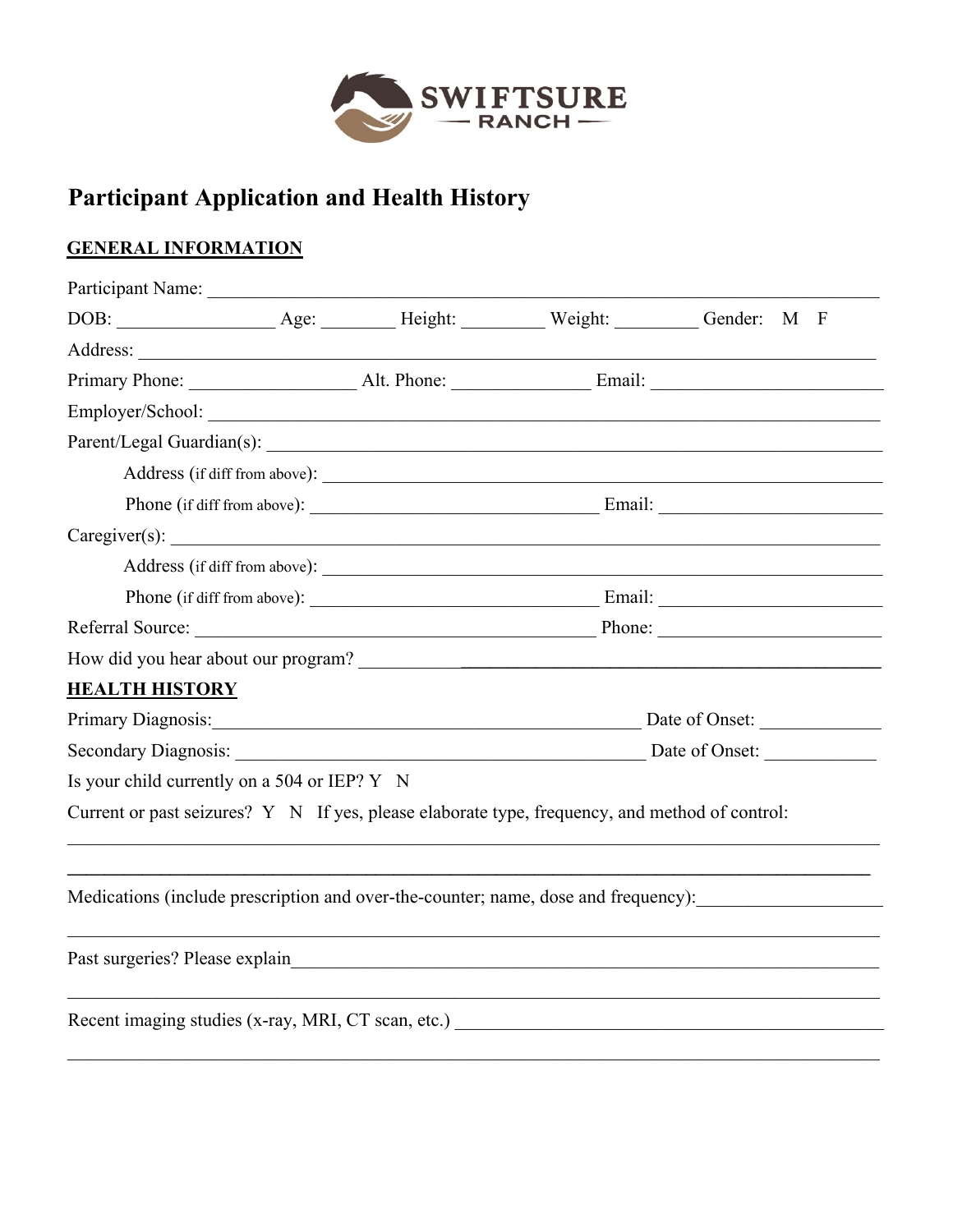

**Please indicate current or past considerations in the following areas (left-hand column gives area, right hand column gives examples of important information to include):** *(Use separate sheet if necessary)*

|                                    |                                                                 | $\mathbf{Y}$ | N | If YES please explain |
|------------------------------------|-----------------------------------------------------------------|--------------|---|-----------------------|
| <b>Vision</b>                      | Glasses/contacts                                                |              |   |                       |
| Hearing                            | Hearing aids, implants                                          |              |   |                       |
| <b>Sensation</b>                   | Over- or under- sensitive                                       |              |   |                       |
| Communication                      | ASL, speech delays, gesture                                     |              |   |                       |
| <b>Heart</b>                       | Surgeries, implants                                             |              |   |                       |
| <b>Breathing</b>                   | Asthma, oxygen                                                  |              |   |                       |
| <b>Digestion</b>                   | Gastronomy tube                                                 |              |   |                       |
| <b>Elimination</b>                 | Catheters, colostomy,<br>incontinence                           |              |   |                       |
| <b>Circulation</b>                 | Varicose veins, hemophilia,<br>reduced circulation              |              |   |                       |
| Emotional/<br><b>Mental Health</b> | Depression, anxiety                                             |              |   |                       |
| <b>Behavioral</b>                  | Aggression, defiance                                            |              |   |                       |
| Pain                               | Over- or under- sensitive,<br>headaches, joint pain             |              |   |                       |
| <b>Bone/Joint</b>                  | Spinal surgeries, fusions,<br>implants, osteoporosis, arthritis |              |   |                       |
| <b>Muscular</b>                    | Weakness, high tone, low<br>tone                                |              |   |                       |
| Neurologic                         | Seizures, ataxias, tremors                                      |              |   |                       |
| Cognitive                          | Ability to follow 1 to multi-<br>step instructions              |              |   |                       |
| <b>Allergies</b>                   | Hay, dust, dander                                               |              |   |                       |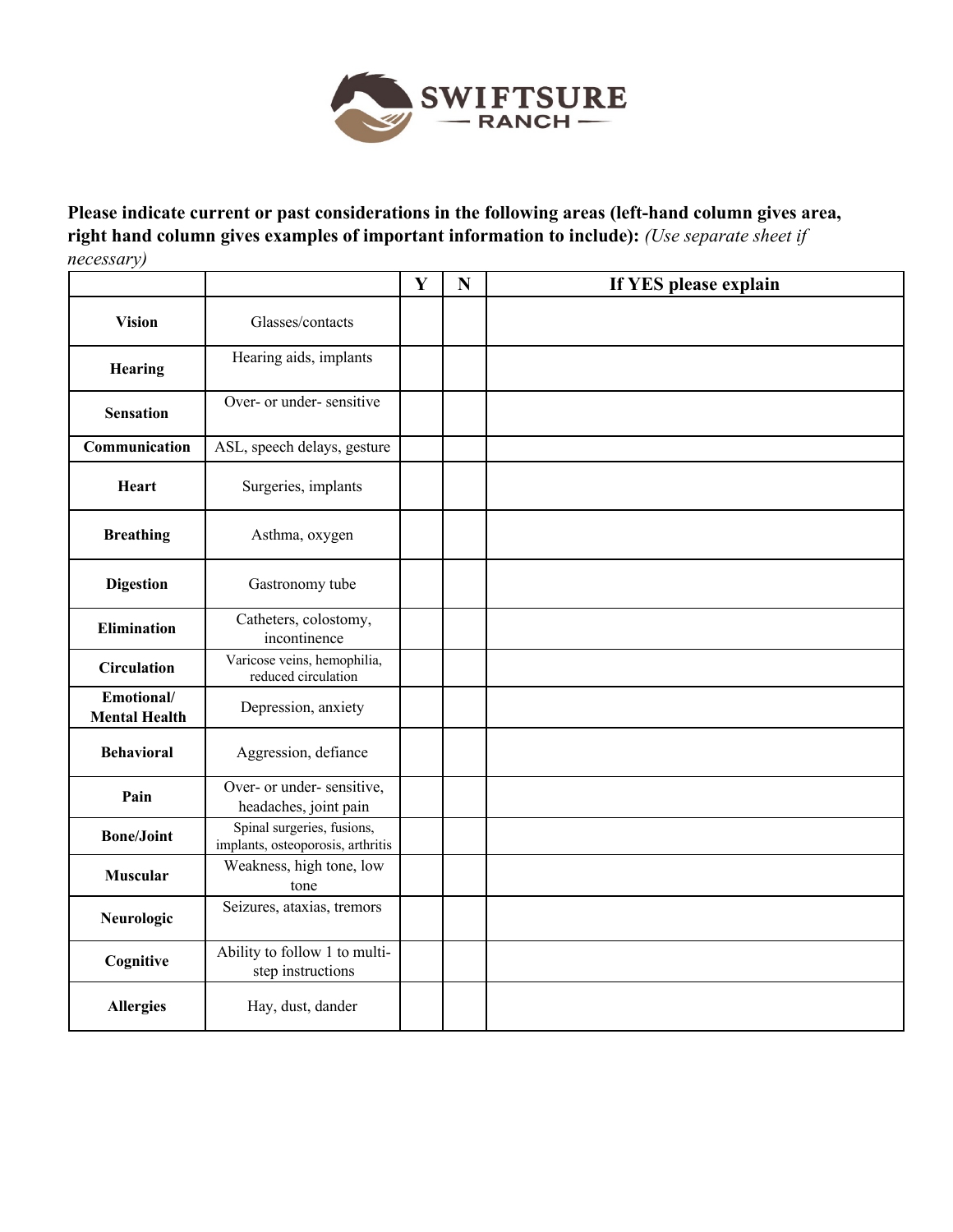

The following conditions, if present, may represent **precautions** or **contraindications** to equine-assisted activities. Please note whether these conditions are present, and to what degree.

| <u>YES</u> | <u>NO</u>               | <b>CONDITION</b><br><b>Orthopedic</b>                           |
|------------|-------------------------|-----------------------------------------------------------------|
| □          | $\Box$                  | Spinal Fusion                                                   |
| $\Box$     | □                       | Spinal Instabilities/Abnormalities                              |
| $\Box$     | □                       | Atlantoaxial Instabilities                                      |
| $\Box$     | □                       | Scoliosis                                                       |
| $\Box$     | □                       | Kyphosis                                                        |
| $\Box$     | □                       | Lordosis                                                        |
| $\Box$     | □                       | Hip Subluxation and Dislocation                                 |
| $\Box$     | $\Box$                  | Osteoporosis                                                    |
| $\Box$     | $\Box$                  | Pathologic Fractures                                            |
| $\Box$     | $\Box$                  | Coxas Arthrosis                                                 |
| $\Box$     | $\Box$                  | Heterotopic Ossification                                        |
| $\Box$     | □                       | Osteogenesis Imperfecta                                         |
| $\Box$     | $\Box$                  | <b>Cranial Deficits</b>                                         |
| П          | □                       | Spinal Orthoses                                                 |
| $\Box$     | □                       | Internal Spinal Stabilization Devices (such as Harrington Rods) |
|            | <b>Neurological</b>     |                                                                 |
| $\Box$     | $\Box$                  | Hydrocephalus/shunt                                             |
| $\Box$     | □                       | Spina Bifida                                                    |
| $\Box$     | $\Box$                  | <b>Tethered Cord</b>                                            |
| $\Box$     | □                       | Chiari II Malformation                                          |
| $\Box$     | □                       | Hydromyelia                                                     |
| □          | □                       | Paralysis due to Spinal Cord Injury (above T-9)                 |
| П          | П                       | <b>Uncontrolled Seizure Disorders</b>                           |
|            | <b>Medical/Surgical</b> |                                                                 |
| □          | $\Box$                  | Allergies to Grasses, Animals and Dust                          |
| П          | □                       | Cancer                                                          |
| $\Box$     | $\Box$                  | Poor Endurance                                                  |
| $\Box$     | □                       | <b>Recent Surgery</b>                                           |
| □          | $\Box$                  | Diabetes                                                        |
| □          | □                       | Peripheral Vascular Disease                                     |
| $\Box$     | □                       | Varicose Veins                                                  |
| $\Box$     | □                       | Hemophilia                                                      |
| $\Box$     | □                       | Hypertension                                                    |
| □          | □                       | <b>Serious Heart Condition</b>                                  |
|            |                         |                                                                 |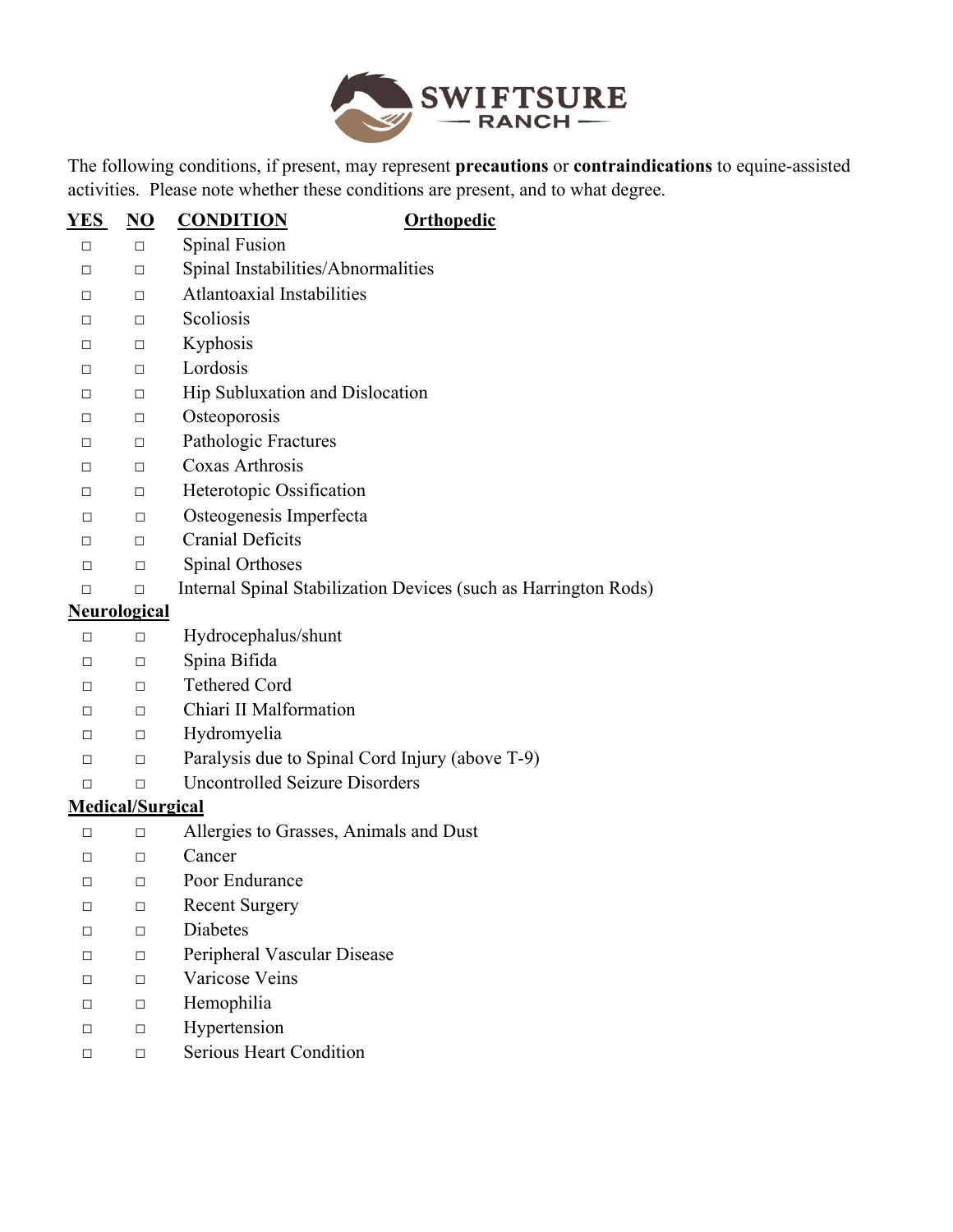

|   | $Su$ one (Servero), assumed the stational |
|---|-------------------------------------------|
|   | <b>Secondary Concerns</b>                 |
|   | <b>Behavior Problems</b>                  |
|   | Age less than two years                   |
| п | Age two $-$ four years                    |
|   | Acute exacerbation of chronic disorder    |
|   | Indwelling catheter                       |

□ □ Stroke (Cerebrovascular Accident)

If you checked **YES** to any of the above, please explain:

#### **Describe the participant's abilities in the following areas:**

**PHYSICAL FUNCTION** (include mobility skills such as use of assistive devices and transfers, orthotics worn and purpose)

**\_\_\_\_\_\_\_\_\_\_\_\_\_\_\_\_\_\_\_\_\_\_\_\_\_\_\_\_\_\_\_\_\_\_\_\_\_\_\_\_\_\_\_\_\_\_\_\_\_\_\_\_\_\_\_\_\_\_\_\_\_\_\_\_\_\_\_\_\_\_\_\_\_\_\_\_\_\_\_\_\_\_\_\_**   $\mathcal{L}_\mathcal{L} = \{ \mathcal{L}_\mathcal{L} = \{ \mathcal{L}_\mathcal{L} = \{ \mathcal{L}_\mathcal{L} = \{ \mathcal{L}_\mathcal{L} = \{ \mathcal{L}_\mathcal{L} = \{ \mathcal{L}_\mathcal{L} = \{ \mathcal{L}_\mathcal{L} = \{ \mathcal{L}_\mathcal{L} = \{ \mathcal{L}_\mathcal{L} = \{ \mathcal{L}_\mathcal{L} = \{ \mathcal{L}_\mathcal{L} = \{ \mathcal{L}_\mathcal{L} = \{ \mathcal{L}_\mathcal{L} = \{ \mathcal{L}_\mathcal{$ **\_\_\_\_\_\_\_\_\_\_\_\_\_\_\_\_\_\_\_\_\_\_\_\_\_\_\_\_\_\_\_\_\_\_\_\_\_\_\_\_\_\_\_\_\_\_\_\_\_\_\_\_\_\_\_\_\_\_\_\_\_\_\_\_\_\_\_\_\_\_\_\_\_\_\_\_\_\_\_\_\_\_\_\_** 

 $\_$  , and the set of the set of the set of the set of the set of the set of the set of the set of the set of the set of the set of the set of the set of the set of the set of the set of the set of the set of the set of th

**PSYCHO/SOCIAL FUNCTION** (include daily activities such as work or school - including grade completed, leisure interests, relationships, family structure, support system, companions and animals, fears)

**\_\_\_\_\_\_\_\_\_\_\_\_\_\_\_\_\_\_\_\_\_\_\_\_\_\_\_\_\_\_\_\_\_\_\_\_\_\_\_\_\_\_\_\_\_\_\_\_\_\_\_\_\_\_\_\_\_\_\_\_\_\_\_\_\_\_\_\_\_\_\_\_\_\_\_\_\_\_\_\_\_\_\_\_ \_\_\_\_\_\_\_\_\_\_\_\_\_\_\_\_\_\_\_\_\_\_\_\_\_\_\_\_\_\_\_\_\_\_\_\_\_\_\_\_\_\_\_\_\_\_\_\_\_\_\_\_\_\_\_\_\_\_\_\_\_\_\_\_\_\_\_\_\_\_\_\_\_\_\_\_\_\_\_\_\_\_\_\_** 

**GOALS** (What would you like to accomplish through participation in equine-assisted activities? Feel free to include other therapy goals and IEP objectives)

 $\mathcal{L}_\mathcal{L} = \{ \mathcal{L}_\mathcal{L} = \{ \mathcal{L}_\mathcal{L} = \{ \mathcal{L}_\mathcal{L} = \{ \mathcal{L}_\mathcal{L} = \{ \mathcal{L}_\mathcal{L} = \{ \mathcal{L}_\mathcal{L} = \{ \mathcal{L}_\mathcal{L} = \{ \mathcal{L}_\mathcal{L} = \{ \mathcal{L}_\mathcal{L} = \{ \mathcal{L}_\mathcal{L} = \{ \mathcal{L}_\mathcal{L} = \{ \mathcal{L}_\mathcal{L} = \{ \mathcal{L}_\mathcal{L} = \{ \mathcal{L}_\mathcal{$ **\_\_\_\_\_\_\_\_\_\_\_\_\_\_\_\_\_\_\_\_\_\_\_\_\_\_\_\_\_\_\_\_\_\_\_\_\_\_\_\_\_\_\_\_\_\_\_\_\_\_\_\_\_\_\_\_\_\_\_\_\_\_\_\_\_\_\_\_\_\_\_\_\_\_\_\_\_\_\_\_\_\_\_\_** 

**Signature: \_\_\_\_\_\_\_\_\_\_\_\_\_\_\_\_\_\_\_\_\_\_\_\_\_\_\_\_\_\_\_\_\_\_\_\_\_\_\_\_\_\_\_\_\_\_\_\_ Date: \_\_\_\_\_\_\_\_\_\_\_\_\_\_\_\_\_\_\_\_\_** 

*(Parent/Guardian if participant is under 18)*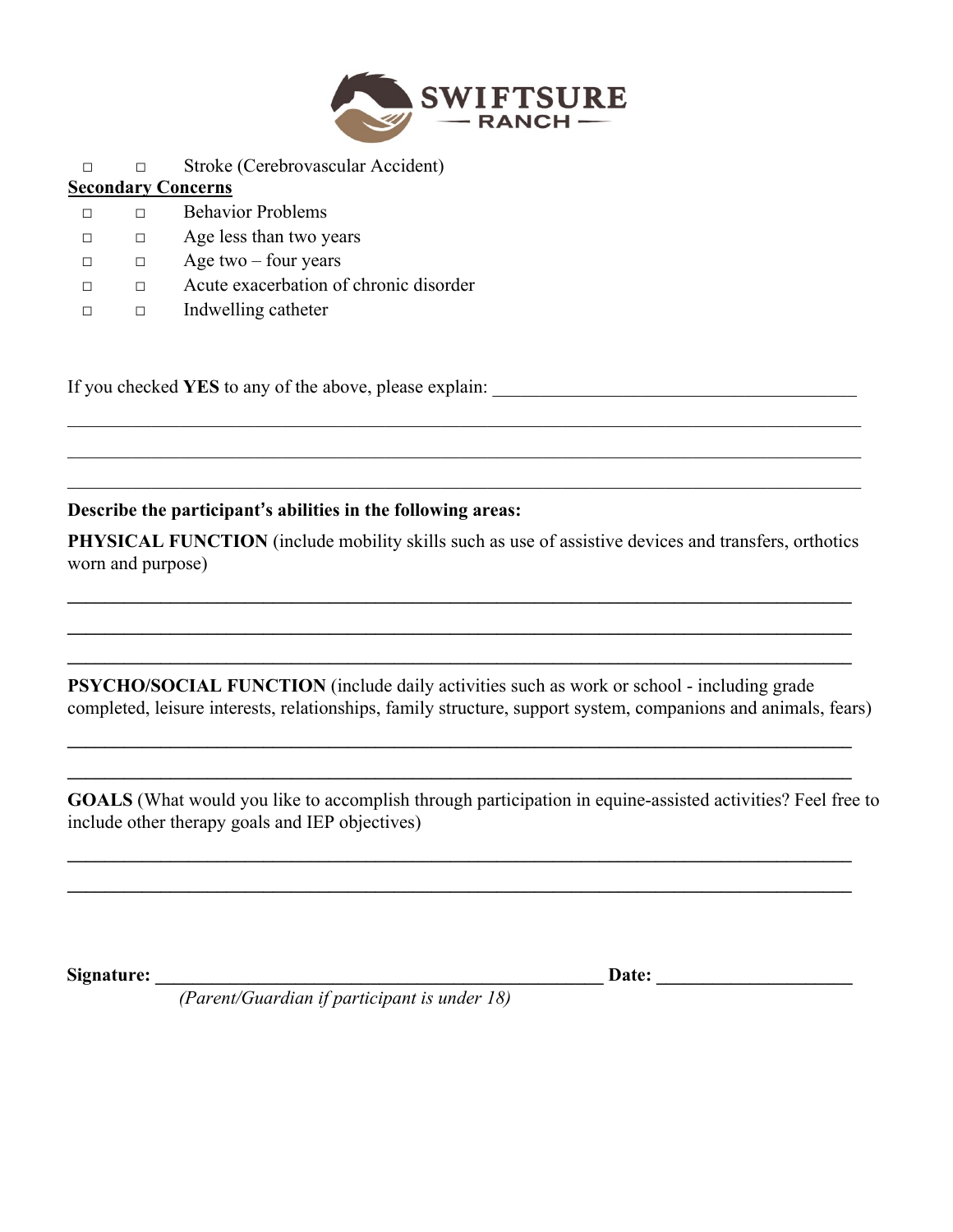

#### Release of Liability

I, the undersigned, for myself and/or on behalf of my child warrant and agree that I will make no claim or file suit for any injury to person or property, or for any loss or destruction of any article of any kind or nature in connection with the participation of me and/or child at the Swiftsure Ranch and/or participation in the programs of the Swiftsure Ranch Therapeutic Equestrian Center. I understand that neither the Swiftsure Ranch nor Swiftsure Ranch Therapeutic Equestrian Center nor their respective officers, directors, employees, volunteers or agents accept any responsibility for accidents, damage, injury or illness to the riders, horses, members, sponsors, agents, spectators or any other person or property owner in connection with operation of the Swiftsure Ranch. As a condition of using the facilities of the Swiftsure Ranch and the programs of Swiftsure Ranch Therapeutic Equestrian Center, I hereby waive, on my own behalf and/or for my child, all claims arising out of any act or omission of the Swiftsure Ranch and/or Swiftsure Ranch Therapeutic Equestrian Center and their respective officers, directors, employees, volunteers and agents. I understand that there are inherent risks in any participation and those risks are assumed by me for myself and/or on behalf of my child. I fully understand that animals and conditions are unpredictable and that the risk of injury or death is inherent to the activity of equine-assisted activities and therapies. For myself and/or on behalf of the child, I fully assume the responsibility for the risk of injury or death caused by my and/or the child's contact with horses and horseback riding. I, and/or on behalf of the child, completely release Swiftsure Ranch and Swiftsure Ranch Therapeutic Equestrian Center and their respective officers, directors, employees, volunteers and agents from any and all liability for any and all injuries or death to either of me and/or to the child caused by my and/or child's contact with horses and/or horseback riding. Signing of this form binds me and/or my child to this hold harmless agreement.

This document shall be constructed under the laws of the State of Idaho.

Participant's Name: \_\_\_\_\_\_\_\_\_\_\_\_\_\_\_\_\_\_\_\_\_\_\_\_\_\_\_\_\_\_\_\_\_\_\_\_\_\_\_\_\_\_\_\_\_\_\_\_\_\_\_\_\_\_\_\_\_\_\_\_\_\_\_\_\_\_

Participant Signature: \_\_\_\_\_\_\_\_\_\_\_\_\_\_\_\_\_\_\_\_\_\_\_\_\_\_\_\_\_\_\_\_\_\_\_\_\_\_\_ Date: \_\_\_\_\_\_\_\_\_\_\_\_\_\_\_\_\_\_\_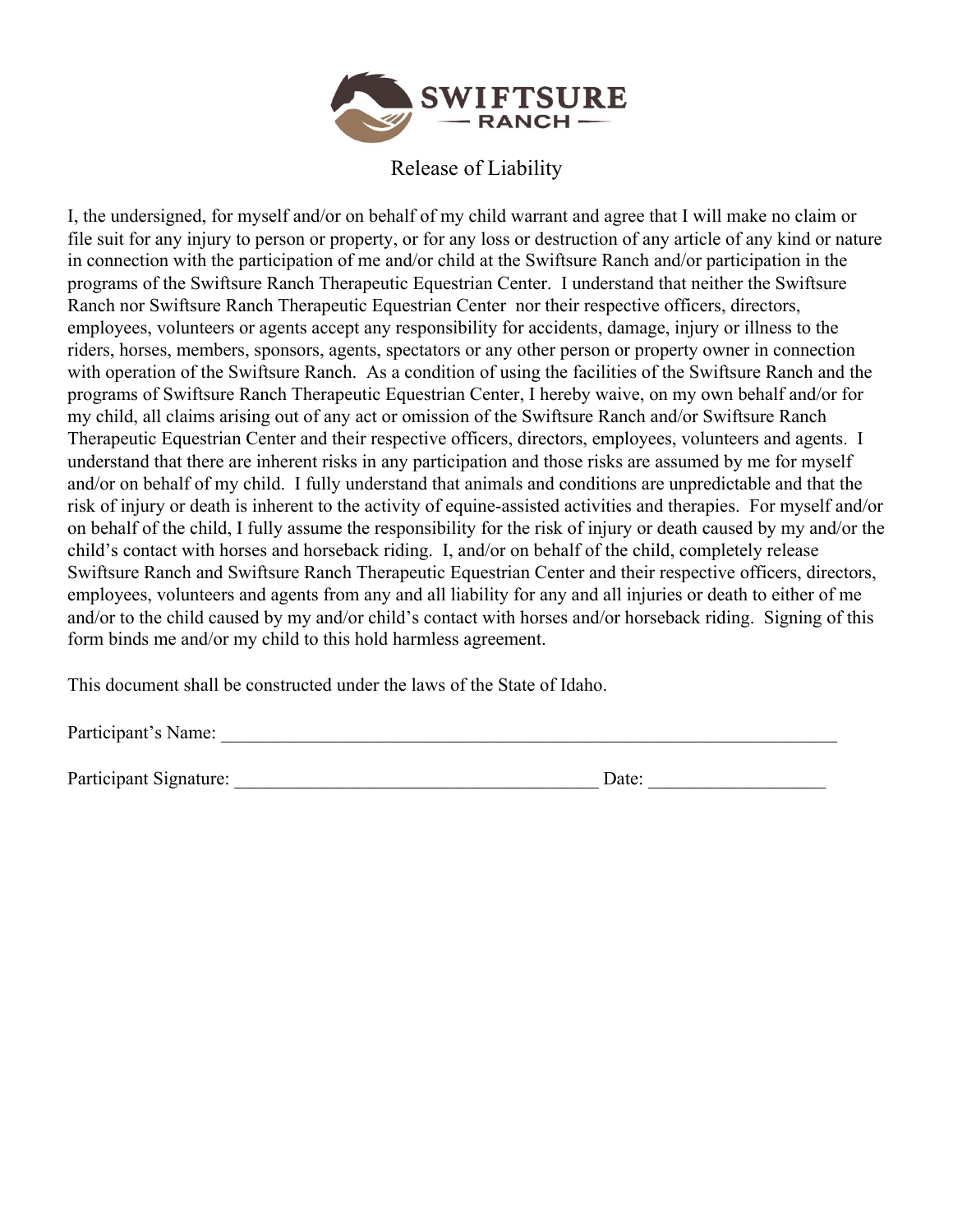

### **Authorization for Emergency Medical Treatment**

|                                        |                                                                                                                                                                                                                                                                                                                       | DOB: |  |
|----------------------------------------|-----------------------------------------------------------------------------------------------------------------------------------------------------------------------------------------------------------------------------------------------------------------------------------------------------------------------|------|--|
|                                        |                                                                                                                                                                                                                                                                                                                       |      |  |
|                                        |                                                                                                                                                                                                                                                                                                                       |      |  |
|                                        |                                                                                                                                                                                                                                                                                                                       |      |  |
|                                        |                                                                                                                                                                                                                                                                                                                       |      |  |
|                                        |                                                                                                                                                                                                                                                                                                                       |      |  |
| In the event of an emergency, contact: |                                                                                                                                                                                                                                                                                                                       |      |  |
|                                        | Name: Name: Name: Name: Nelation: Name: Nelation: Name: Name: Name: Name: Name: Name: Name: Name: Name: Name: Name: Name: Name: Name: Name: Name: Name: Name: Name: Name: Name: Name: Name: Name: Name: Name: Name: Name: Name                                                                                        |      |  |
|                                        | Name: Name: Name: Name: Name: Name: Name: Name: Name: Name: Name: Name: Name: Name: Name: Name: Name: Name: Name: Name: Name: Name: Name: Name: Name: Name: Name: Name: Name: Name: Name: Name: Name: Name: Name: Name: Name:                                                                                         |      |  |
|                                        | Name: Name: Name: Name: Name: Name: Name: Name: Name: Name: Name: Name: Name: Name: Name: Name: Name: Name: Name: Name: Name: Name: Name: Name: Name: Name: Name: Name: Name: Name: Name: Name: Name: Name: Name: Name: Name:                                                                                         |      |  |
|                                        | I CONSENT for emergency medical treatment/aid in the case of illness or injury during the<br>process of receiving services or while being on the Swiftsure Ranch property. I authorize Swiftsure Ranch<br>Therapeutic Equestrian Center to: (1) Secure and retain medical treatment and transportation if needed, and |      |  |

(2) Release client records upon request to the authorized individual or agency involved in emergency medical treatment. I release the Swiftsure Ranch and Swiftsure Ranch Therapeutic Equestrian Center staff from any and all liability for any decision made in regard to my child's or my injury, care or hospitalization.

**I DO NOT CONSENT** for emergency medical treatment/aid in the case of illness or injury during the process of receiving services or while being on the Swiftsure Ranch property.

**Parent or guardian MUST remain on site at all times during equine-assisted activities.** 

**Signature:** \_\_\_\_\_\_\_\_\_\_\_\_\_\_\_\_\_\_\_\_\_\_\_\_\_\_\_\_\_\_\_\_\_\_\_\_\_\_\_\_\_\_\_\_\_\_\_\_\_\_\_\_ Date: \_\_\_\_\_\_\_\_\_\_\_\_\_\_\_

*(Parent or guardian if participant is under 18)*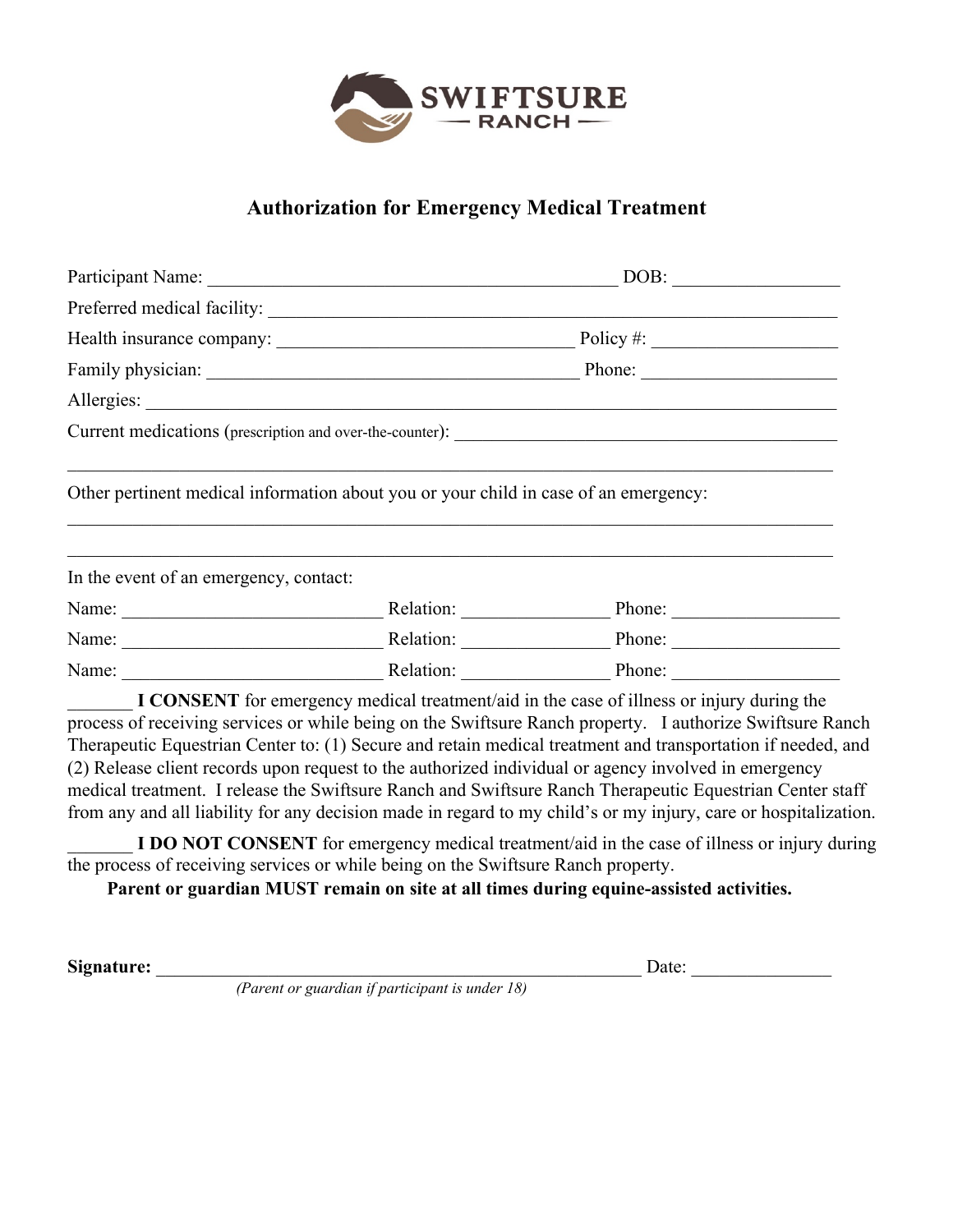

**Media Waiver**

Participant Name: \_\_\_\_\_\_\_\_\_\_\_\_\_\_\_\_\_\_\_\_\_\_\_\_\_\_\_\_\_\_\_\_\_\_\_\_\_\_\_\_\_\_\_\_\_\_\_\_\_\_\_\_\_\_\_\_\_\_\_\_\_\_

 $1 \text{ DO}$ 

I DO NOT \_\_\_\_\_\_\_\_

Authorize Swiftsure Ranch Therapeutic Equestrian Center permission to use photos, videos, verbal or written feedback about the program and experiences with the program. I understand this information may be used in written or electronic form including social media for publications, promotional literature, grant writing purposes, education or any others use for the benefit of the program.

Signature: \_\_\_\_\_\_\_\_\_\_\_\_\_\_\_\_\_\_\_\_\_\_\_\_\_\_\_\_\_\_\_\_\_\_\_\_\_\_\_\_\_\_\_\_\_\_\_\_\_ Date: \_\_\_\_\_\_\_\_\_\_\_\_\_\_

*(Parent/guardian if participant is under 18)* 

 Swiftsure Ranch Therapeutic Equestrian Center 114 Calypso Lane, Bellevue, Idaho 83313 Phone: 208.578.9111• Fax: 208.567.9139 kristy@swiftsureranch.org